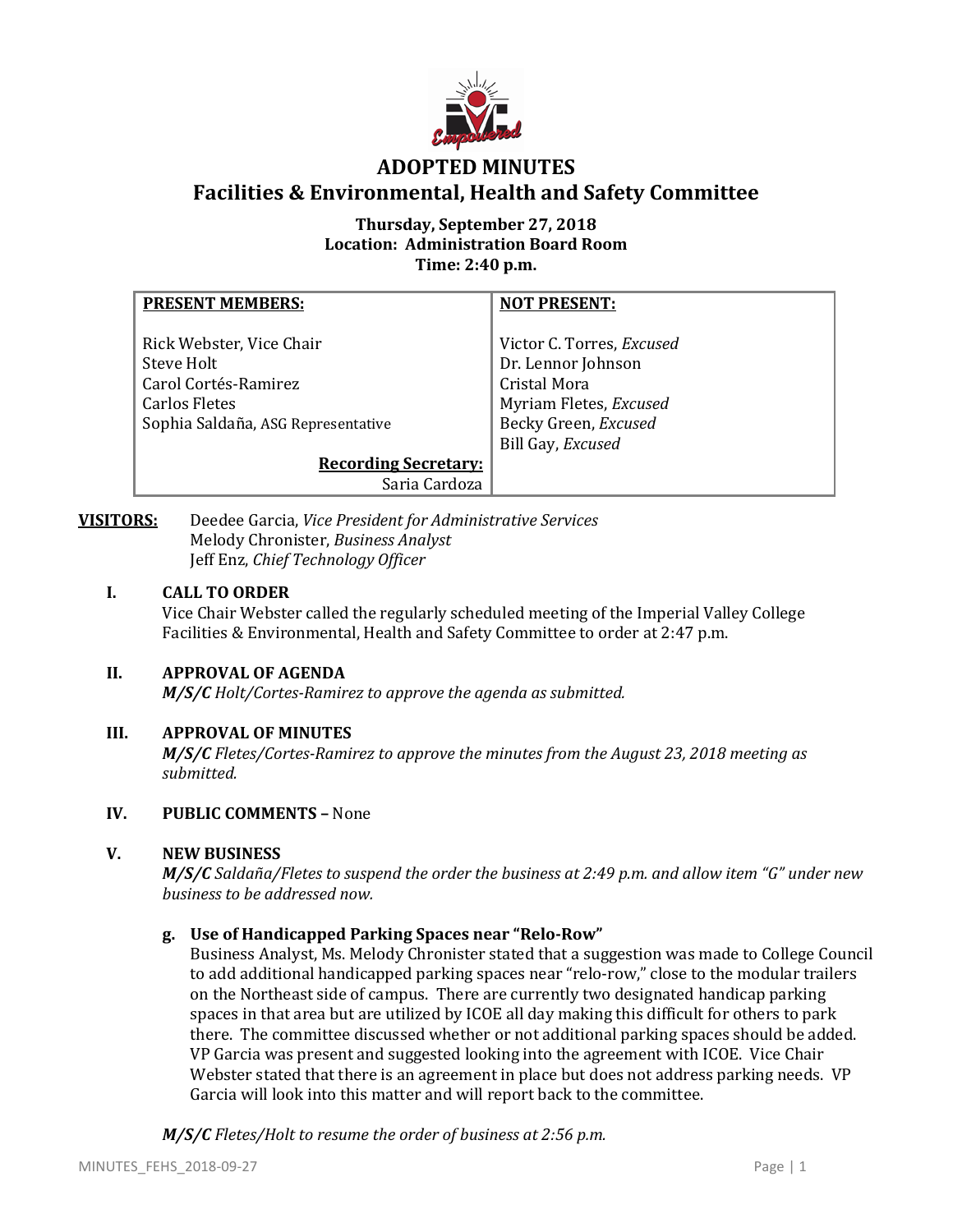## **a. Appointment of New Committee Chairperson**

*M/S/C Holt/Cortes-Ramirez to accept the appointment of Carlos Fletes as the new Committee Chairperson.* 

Committee Members welcomed and congratulated Mr. Fletes on his new assignment. *Congratulations Chair Fletes!*

## **b. Approve 2017-2018 Committee Self-Evaluation**

The 2017-2018 Committee Self-Evaluation was presented to the committee for their review and input. *Refer to attachment "A"*

*M/S/C Webster/Cortes-Ramirez to approve the 2017-2018 Committee Self-Evaluation as presented.*

### **c. 2018 Annual Security Report**

IVC's annual security report is now available online. A mass email will be sent to all students the morning of October 1, 2018 as we are required to provide our campus crime statistics to our students. Chair Fletes encourages everyone to take some time out of their busy schedule to read the report. The report may be found at the following link:

[https://www.imperial.edu/docs/annual-security-reports/9556-2018-annual-security](https://www.imperial.edu/docs/annual-security-reports/9556-2018-annual-security-report/file)[report/file](https://www.imperial.edu/docs/annual-security-reports/9556-2018-annual-security-report/file)

| <b>Offense</b>                                                                        | Year | lOn-<br><b>Campus</b><br><b>Property Property Race</b> | Adjacent<br><b>Public</b> |   | Gender | Religion | <b>Sexual</b><br><b>Orientation</b> | <b>Ethnicity / National</b><br>origin | <b>Disability</b> |
|---------------------------------------------------------------------------------------|------|--------------------------------------------------------|---------------------------|---|--------|----------|-------------------------------------|---------------------------------------|-------------------|
| <b>Arrests: Drug Abuse</b><br>Violations (Arrest-Citation-<br>Summons)                | 2017 |                                                        |                           |   |        |          |                                     |                                       |                   |
|                                                                                       | 2016 |                                                        |                           |   |        |          |                                     |                                       | 0                 |
|                                                                                       | 2015 |                                                        |                           |   |        |          |                                     |                                       |                   |
| Disciplinary Referrals: Drug<br><b>Abuse Violations (criminal</b><br>violations only) | 2017 |                                                        |                           |   |        |          |                                     |                                       |                   |
|                                                                                       | 2016 | 11                                                     |                           | n |        |          |                                     |                                       |                   |
|                                                                                       | 2015 |                                                        |                           |   |        |          |                                     |                                       |                   |

Member Cortes-Ramirez asked for clarification on the following table:

In 2016 there were 11 on campus disciplinary referrals however, the remaining row remains in zeros. Chair Fletes will follow up and report back to the committee.

## **d. Updated Campus Evacuation Map (8/29/18)**

Campus Safety Officers have updated all the campus evacuation maps in the buildings, classrooms and offices. Please ensure to check that the maps are dated 8/29/18. The map will also be shared via email to "all-users" or you may contact the Campus Safety Office to obtain a hard copy of the map.

The campus evacuation map may also be found at the following link: <https://www.imperial.edu/docs/campus-maps/2980-ivc-evacuation-map/file>

## **e. Imperial County Schools Safety Consortium – Imperial County Threat Protocols Meeting, October 16, 2018**

IVC will be attending the Imperial County Threat Protocols meeting which will be held Tuesday, October 16, 2018. The purpose of the meeting will be to exchange information between educational institutions and law enforcement agencies in the valley of what to do in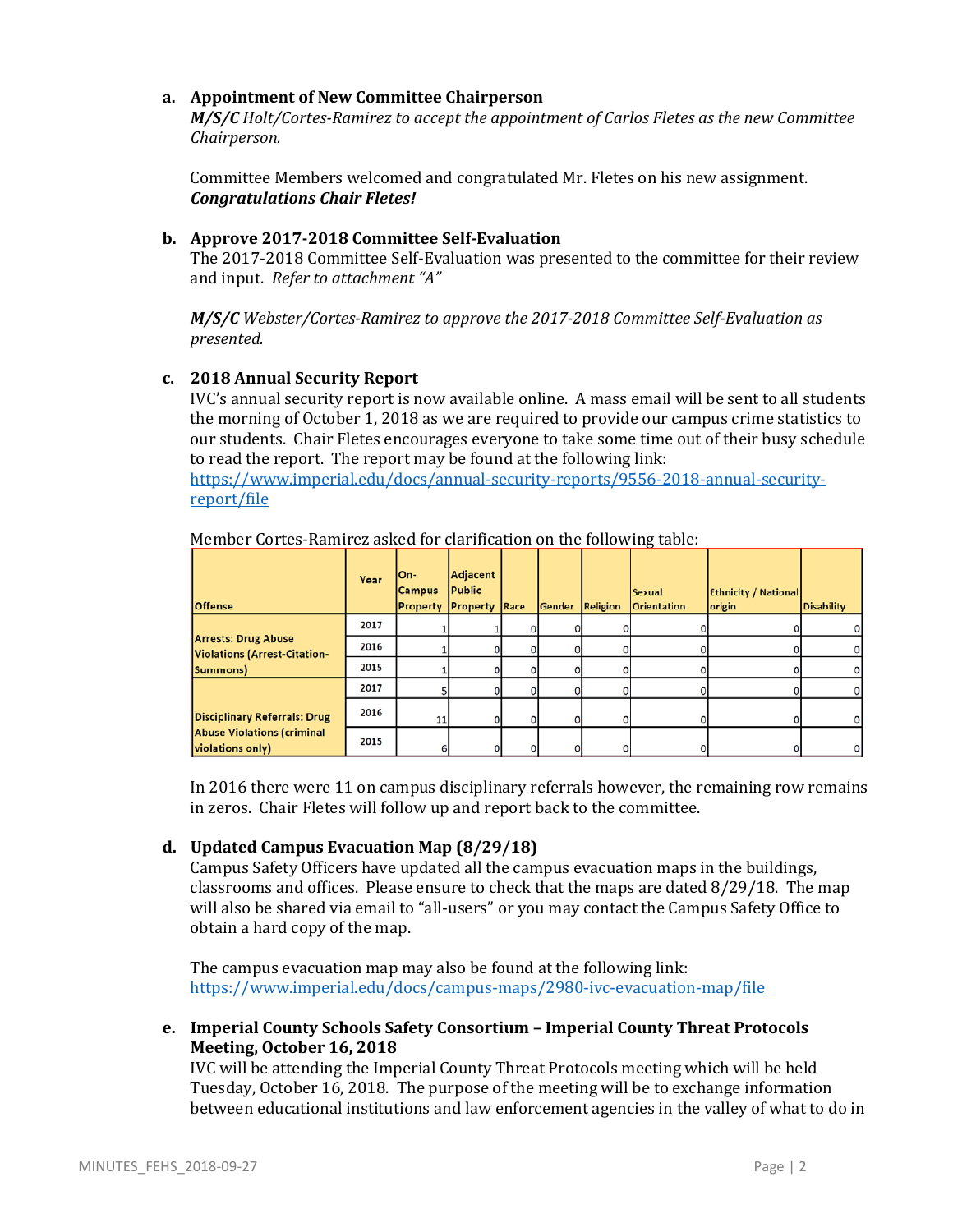the event of an emergency. Chair Fletes will be the IVC representative at this meeting and will be providing details of the safety consortium at the next committee meeting.

### **f. The Great California ShakeOut (Earthquake Drill) Oct. 18, 2018, 10:18 a.m.**

Chair Fletes stated that the college will be participating in this year's Great California ShakeOut on Thursday, October 18, 2018 at exactly 10:18 a.m. Everyone is asked to "Drop, Cover and Hold On" during the practice. Emails will be sent to all students and the Campus Community via "all-users" with instructions on what to expect at this drill and where to report. The drill will allow Campus Safety to check the alarms and the blue emergency towers to see how well they are working. The college will also test the alert systems (ReGroup) and I.T. will be assisting with the drill.

All Campus Safety Officers, Administrators and Parking Control attendants will be working together to make this a successful drill. Outside agencies will not be participating during the drill. Chair Fletes encourages everyone to participate on October 18th. For additional information and short videos, please visit the following link: <https://www.shakeout.org/california/whyparticipate/>

**g.** Addressed at the beginning of the meeting.

## **h. Approve AP3580 Public Safety & Operational Camera Placement and Acceptable Use** *Refer to attachment "B"*

AP 3580 was presented and approved during the March  $22<sup>nd</sup>$  meeting. However, very minor edits were made by Cabinet. The AP addresses the placement of surveillance cameras on campus and what they can and cannot be used for.

*M/S/C Cortes-Ramirez/Holt to approve AP3580 Public Safety & Operational Camera Placement and Acceptable Use as presented as amended from the March 22nd meeting.* 

*DISCUSSION: Chief Technology Officer, Jeff Enz was present and will be presenting AP 3580 through the appropriate channels for final implementation.*

## **i. ASG Retreat Presentation**

At 3:28 p.m., ASG Representative Sophia Saldaña addressed the committee. The ASG held a very successful retreat at Big Bear, CA from September 6th through the 9th. The ASG had the opportunity to learn parliamentary procedures during the retreat. Member Saldaña thanked the following Administrators for taking time out of their busy schedule to attend the retreat:

- Dr. Martha O. Garcia, Superintendent/President
- Dr. Lennor Johnson, Vice President of Student Services
- Dr. Christina Tafoya, Vice President of Academic Services<br>• Mr. Jerry Hart. Board of Trustee
- Mr. Jerry Hart, Board of Trustee
- Mr. Steve Taylor, Board of Trustee
- Ms. Deedee Garcia, Vice President of Academic Services
- Mr. Sergio Pesqueira, Dean of Student Services & Special Projects

Member Saldaña stated that the ASG worked very hard during the retreat. ASG worked on developing several goals for this year but had to narrow it down to ten goals to address this year. The goals will be presented at every shared governance committee meetings.

The goals were presented at the last Board of Trustees' meeting and Vice Chair Webster was glad to see the ASG so involved in advocating for the 8,000 students at our campus. Vice Chair Webster commended the ASG Senate for very well developed goals.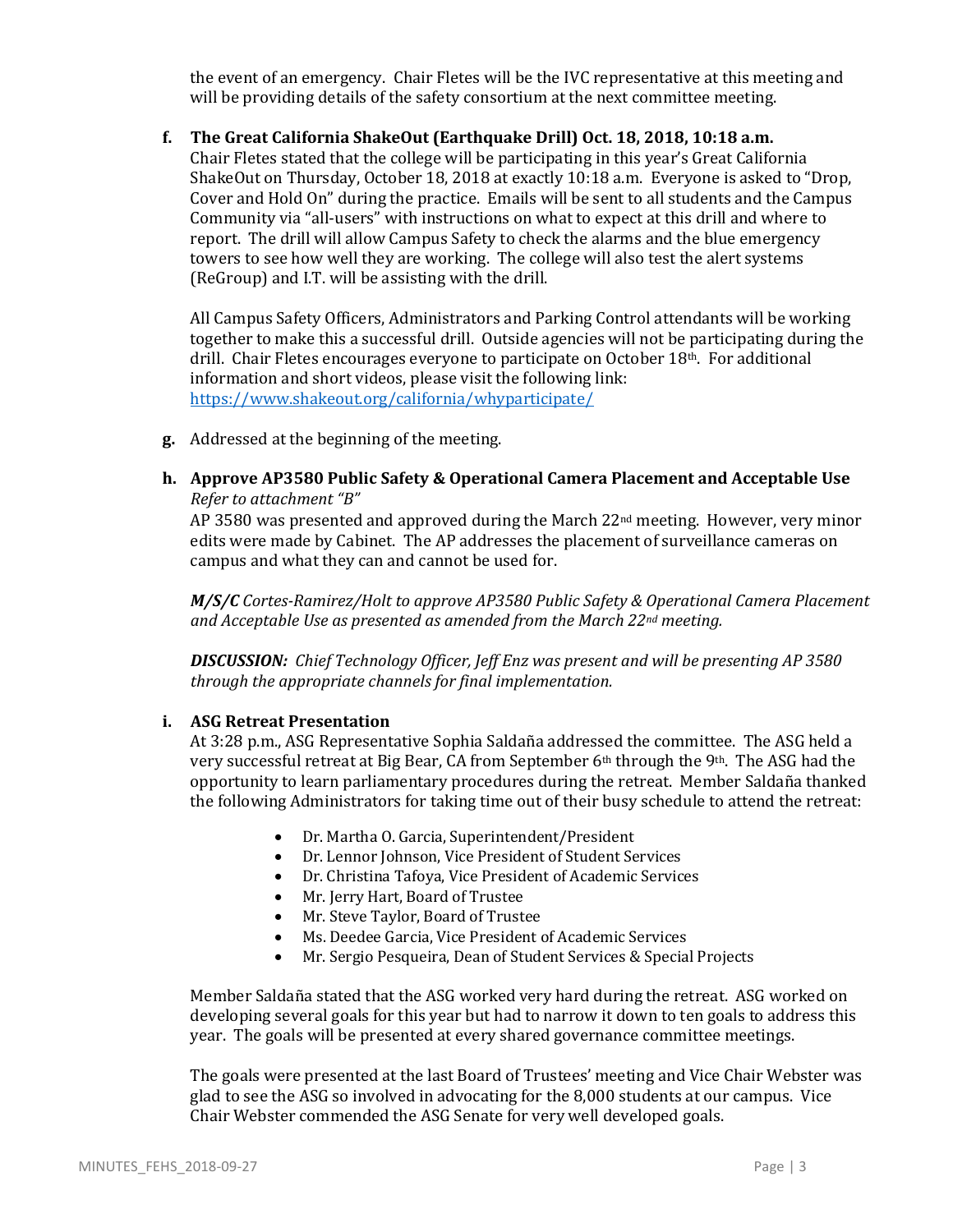## **VI. UNFINISHED BUSINESS**

### **a. Additional Reserved Parking Spaces next to the 3200 Building**

A study of our parking lots is currently being done and the use of the overflow parking will also be taken into consideration. A full report will be shared with the committee once the study is completed and ready to be presented to College Council and the IVC President.

#### **b. Classroom Project for 3100 Building**

Mr. Miranda was not present, therefore, this item was tabled.

### **c. AP 6620 Naming of Buildings**

# **d. AP 6700 Civic Center and Other Facilities Use**

AP 6620 and AP 6700 will continue to be part of our 2018-2019 Committee Goals. Ad Hoc Committees will be put together to work on both AP's.

## **e. Committee Goals for 2017-2018**

- **1. Comprehensive Preparedness Training/Exercise – Update on Emergency Procedures** The Great California Shake Out Drill scheduled Thursday, October 18th will be part of the preparedness training.
- **2. Safety Needs Assessment – Update on Safety Assessment Walk** Dean Torres was not present to provide an update on this item.
- **3. First Aid & CPR Training for Faculty & Staff** CPR Training for IVC Staff will be held Wednesday, October 3, 2018. Only 20 seats are available.

### **VII. ANNOUNCEMENTS**

Vice Chair Webster provided the following updates:

- The old Math Lab, building 2500, will now house the Human Resources Office. The building is currently being remodeled with a completion date for November  $2<sup>nd</sup>$ . The Math Lab has been relocated to the 2600 building.
- A construction bond was sold. Concrete cracks were found from the safety exterior walk done last semester. The Maintenance crew will be working on filling in all the concrete cracks as they are a safety concern.
- The parking lots will be resealed during the Winter break.
- Several Air Conditioning units will be upgraded.
- \$250k have been set aside for restroom and classroom improvements (i.e., 200, 300 and 800 buildings) to be in line and similar to the 400 building.
- Expansion of the College Center will begin by the end of the year. The patio will disappear to allow the expansion. Vice Chair Webster stated that students will be displaced for a day or two for demolition of walls. However, the work will begin outside first.

#### **VIII. ADJOURNMENT:** *The meeting was adjourned at 3:55 p.m.*

## *Next Meeting: Thursday, October 25, 2018 @ 2:40 p.m. in the Administration Board Room.*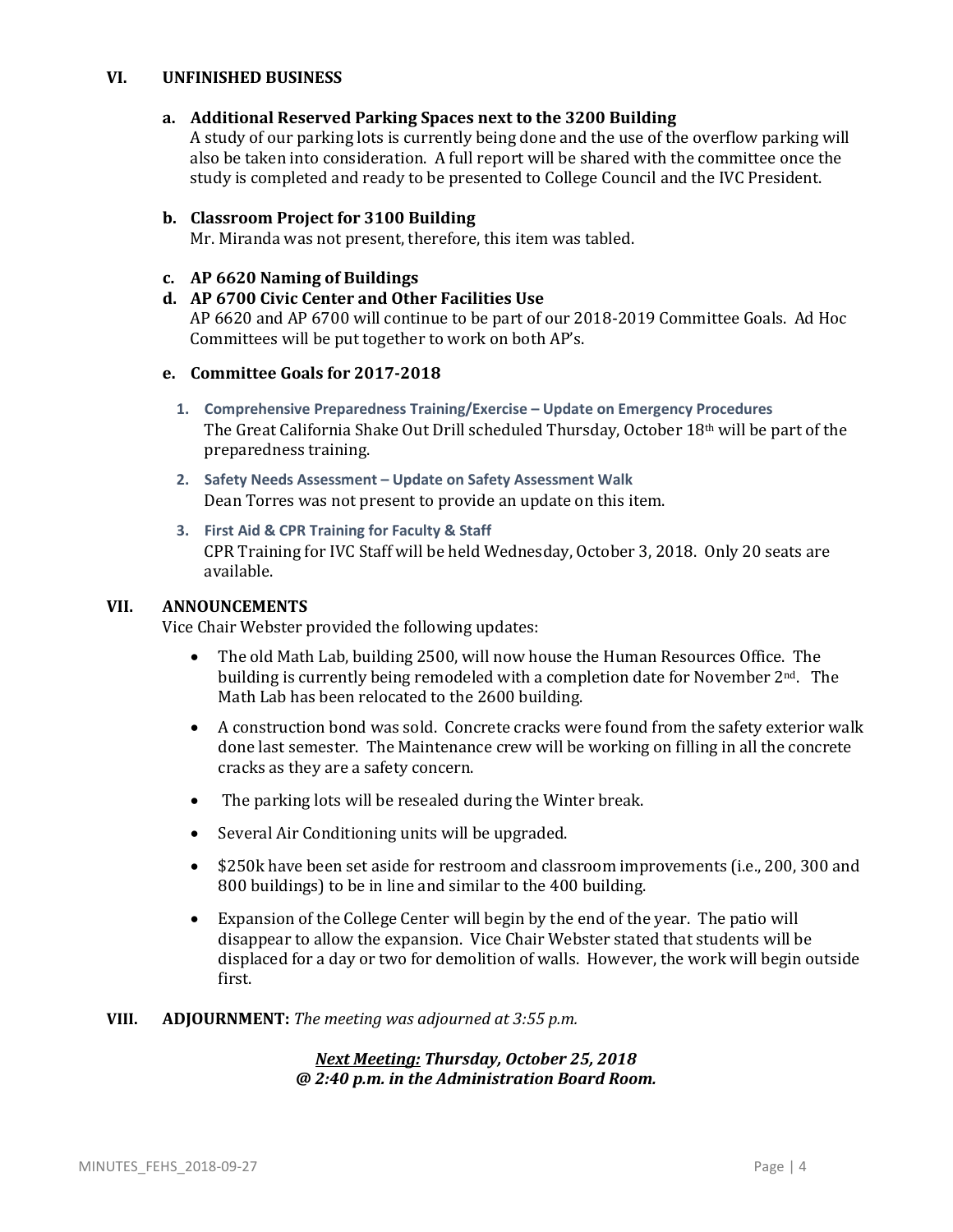# **Imperial Valley College Campus-Wide Standing Committee** Self-Evaluation Form

| <b>Committee Name</b>      | Facilities, Environmental Health & Safety                                                                                                                                                                                                                                                                                                        |  |  |  |
|----------------------------|--------------------------------------------------------------------------------------------------------------------------------------------------------------------------------------------------------------------------------------------------------------------------------------------------------------------------------------------------|--|--|--|
| Committee Charge (Summary) | The Facilities & Environmental Health and Safety Committee will advocate for the<br>health, safety, appearance and sustainability of the facilities and grounds of Imperial<br>Valley College. The committee also ensures that the District safety programs and<br>procedures are in compliance with state and federal statutes and regulations. |  |  |  |

For Academic Year 2017-2018

Date of Evaluation September 27, 2018

| <b>Month</b>                                                         | Mtg Date | #<br><b>Members</b><br>Present                                                      | Agenda<br>Sent<br>$1 = Yes 0 = No$                                                    | <b>Minutes</b><br>Posted<br>$1 = Yes$ $0 = No$ | Please list the major issues or tasks addressed at each<br>meeting                                                                                            |  |  |
|----------------------------------------------------------------------|----------|-------------------------------------------------------------------------------------|---------------------------------------------------------------------------------------|------------------------------------------------|---------------------------------------------------------------------------------------------------------------------------------------------------------------|--|--|
| Sept                                                                 | 9/12/17  | 8                                                                                   | 1                                                                                     | 1                                              | Special Mtg. - Review Committee's purpose and established 2017-2018 Committee<br>goals.                                                                       |  |  |
| Oct                                                                  | 10/26/17 | 10                                                                                  | 1                                                                                     | 1                                              | Dean Torres named the new Chairperson, Student Theuret presented a resolution to<br>expand the College Center Nursing Student Recommendations were presented. |  |  |
| <b>NOV</b>                                                           | 11/30/17 | 8                                                                                   | 1                                                                                     | 1                                              | Accreditation Standard III.B.2. discussed, parking lots signs discussed                                                                                       |  |  |
| FEB                                                                  | 2/22/18  |                                                                                     | 1                                                                                     | 0                                              | No quorum. Meeting canceled.                                                                                                                                  |  |  |
| March                                                                | 3/13/18  | 8                                                                                   | 1                                                                                     | 1                                              | Special Mtg. - Enhanced Budget Report 2018-2019 Facilities recommendations                                                                                    |  |  |
| March                                                                | 3/22/18  | 7                                                                                   | 1                                                                                     | 1                                              | Approve and recommend AP 3580 - Public Safety & Operational Camera Placement &<br>Acceptable Use                                                              |  |  |
| April                                                                |          |                                                                                     |                                                                                       |                                                | No Meeting due to the Years of Service & Retirees Celebration                                                                                                 |  |  |
| June<br>(if app.)                                                    |          |                                                                                     |                                                                                       |                                                | No meeting during summer session.                                                                                                                             |  |  |
| <b>Avg Attendance</b>                                                |          | 8                                                                                   | 100<br>%                                                                              | 100<br>%                                       |                                                                                                                                                               |  |  |
|                                                                      |          | 1 Our committee met monthly with a good number of members present at every meeting. |                                                                                       |                                                |                                                                                                                                                               |  |  |
| <b>Major Accomplishments or</b>                                      |          | 2 Accreditation Standards Reviewed and approved for recommendation                  |                                                                                       |                                                |                                                                                                                                                               |  |  |
| <b>Achievements in Past Year</b>                                     |          |                                                                                     | 3 College Center Resolution to expand approved and sent forward                       |                                                |                                                                                                                                                               |  |  |
|                                                                      |          |                                                                                     | 1 Not able to move and make a final recommendation on the Naming of Buildings AP 6620 |                                                |                                                                                                                                                               |  |  |
| <b>Major Obstacles or Problems with</b><br><b>Committee Function</b> |          | 2 Not able to move and make final recommendations on Use of Facilities AP 6700      |                                                                                       |                                                |                                                                                                                                                               |  |  |
|                                                                      |          | 3                                                                                   |                                                                                       |                                                |                                                                                                                                                               |  |  |
|                                                                      |          |                                                                                     | 1 Continue to email agenda and minutes monthly to allow better participation          |                                                |                                                                                                                                                               |  |  |
| <b>Recommendations for Improving</b><br><b>Process or Efficiency</b> |          |                                                                                     | 2 Increase member participation in Ad hoc committees                                  |                                                |                                                                                                                                                               |  |  |
|                                                                      |          |                                                                                     | 3                                                                                     |                                                |                                                                                                                                                               |  |  |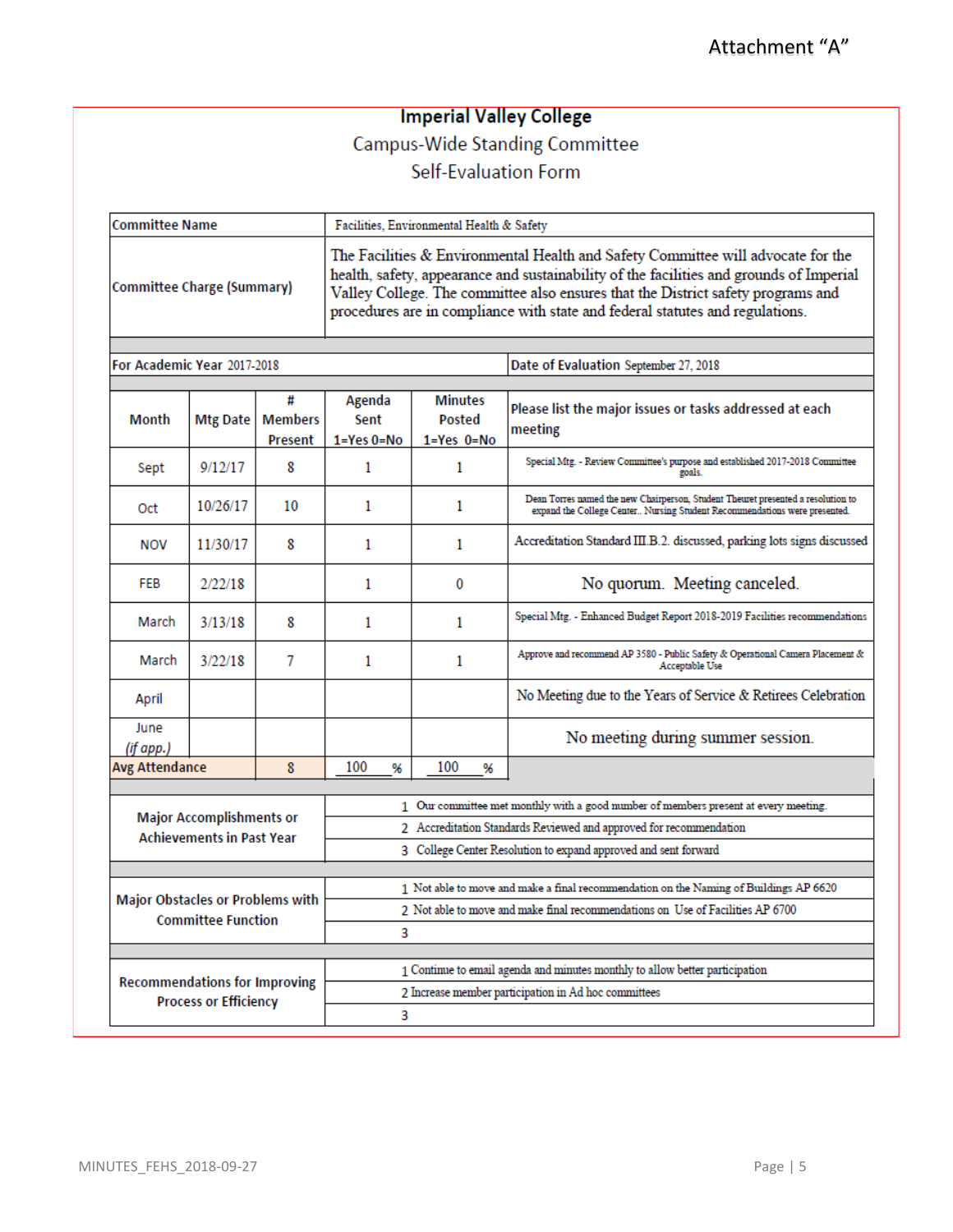# **Campus-Wide Standing Committee** Self-Evaluation Form

| <b>Review of Goals from Previous</b>                                                                                                                                                                                                                                             | 1 Comprehensive Preparedness Training/Exercise / Not yet accomplished                                           |                                                                             |  |  |  |  |
|----------------------------------------------------------------------------------------------------------------------------------------------------------------------------------------------------------------------------------------------------------------------------------|-----------------------------------------------------------------------------------------------------------------|-----------------------------------------------------------------------------|--|--|--|--|
| <b>Year &amp; Related Institutional Goal</b>                                                                                                                                                                                                                                     | 2 Safety Needs Assessment / Exterior Assessment Conducted in the Spring 2018 - Pending the interior safety walk |                                                                             |  |  |  |  |
|                                                                                                                                                                                                                                                                                  | 3 First Aid & CPR Training for Faculty & Staff / Not yet accomplished                                           |                                                                             |  |  |  |  |
|                                                                                                                                                                                                                                                                                  |                                                                                                                 |                                                                             |  |  |  |  |
|                                                                                                                                                                                                                                                                                  | 1                                                                                                               | Continue to work towards a Preparedness Training Exercise                   |  |  |  |  |
|                                                                                                                                                                                                                                                                                  |                                                                                                                 | Related to: Institutional Goal: Goal 3                                      |  |  |  |  |
| Committee Goals (if appropriate)<br>for Coming Year and list Related                                                                                                                                                                                                             | 2                                                                                                               | Develop a priority list of an exterior and interior safety assessment needs |  |  |  |  |
| <b>Institutional Goal</b>                                                                                                                                                                                                                                                        |                                                                                                                 | Related to: Institutional Goal: Goal 3<br>$\blacktriangledown$              |  |  |  |  |
|                                                                                                                                                                                                                                                                                  | 3                                                                                                               | Schedule and conduct a First Aid Training for Staff and Faculty             |  |  |  |  |
|                                                                                                                                                                                                                                                                                  |                                                                                                                 | Related to: Institutional Goal: Goal 3                                      |  |  |  |  |
|                                                                                                                                                                                                                                                                                  |                                                                                                                 |                                                                             |  |  |  |  |
| Chair/Co-Chair Signature                                                                                                                                                                                                                                                         | x                                                                                                               |                                                                             |  |  |  |  |
| Typed or Printed Name Mr. Victor C. Torres                                                                                                                                                                                                                                       |                                                                                                                 |                                                                             |  |  |  |  |
| Chair/Co-Chair Signature                                                                                                                                                                                                                                                         | x                                                                                                               |                                                                             |  |  |  |  |
|                                                                                                                                                                                                                                                                                  | Typed or Printed Name Mr. Rick Webster                                                                          |                                                                             |  |  |  |  |
|                                                                                                                                                                                                                                                                                  |                                                                                                                 |                                                                             |  |  |  |  |
|                                                                                                                                                                                                                                                                                  |                                                                                                                 | <b>IVC Institutional Goals</b>                                              |  |  |  |  |
| Goal 1 (Institutional Mission & Effectiveness):                                                                                                                                                                                                                                  |                                                                                                                 |                                                                             |  |  |  |  |
| The College will maintain programs & services that focus on the mission of the college supported by data-driven assessments to<br>measure student learning and student success.                                                                                                  |                                                                                                                 |                                                                             |  |  |  |  |
| Goal 2 (Student Learning Program & Services):<br>The College will maintain programs & services which support students success & the attainment of student educational goals.                                                                                                     |                                                                                                                 |                                                                             |  |  |  |  |
| Goal 3 (Resources):                                                                                                                                                                                                                                                              |                                                                                                                 |                                                                             |  |  |  |  |
| The College will develop & manage human, technological, physical, and financial resources to effectively support the college<br>mission & the campus learning environment.                                                                                                       |                                                                                                                 |                                                                             |  |  |  |  |
|                                                                                                                                                                                                                                                                                  |                                                                                                                 |                                                                             |  |  |  |  |
| Goal 4 (Leadership & Governance):<br>The Board of Trustees & the Superintendent/President will each establish policies that assure the quality, integrity, &<br>effectiveness of student learning programs & services, & the financial stability of the institution .            |                                                                                                                 |                                                                             |  |  |  |  |
|                                                                                                                                                                                                                                                                                  |                                                                                                                 | <b>IVC Mission</b>                                                          |  |  |  |  |
| The mission of IVC is to foster excellence in education that challenges students of every background to develop their intellect,<br>character, & abilities; to assist students in achieving their educational & career goals; and to be responsible to the greater<br>community. |                                                                                                                 |                                                                             |  |  |  |  |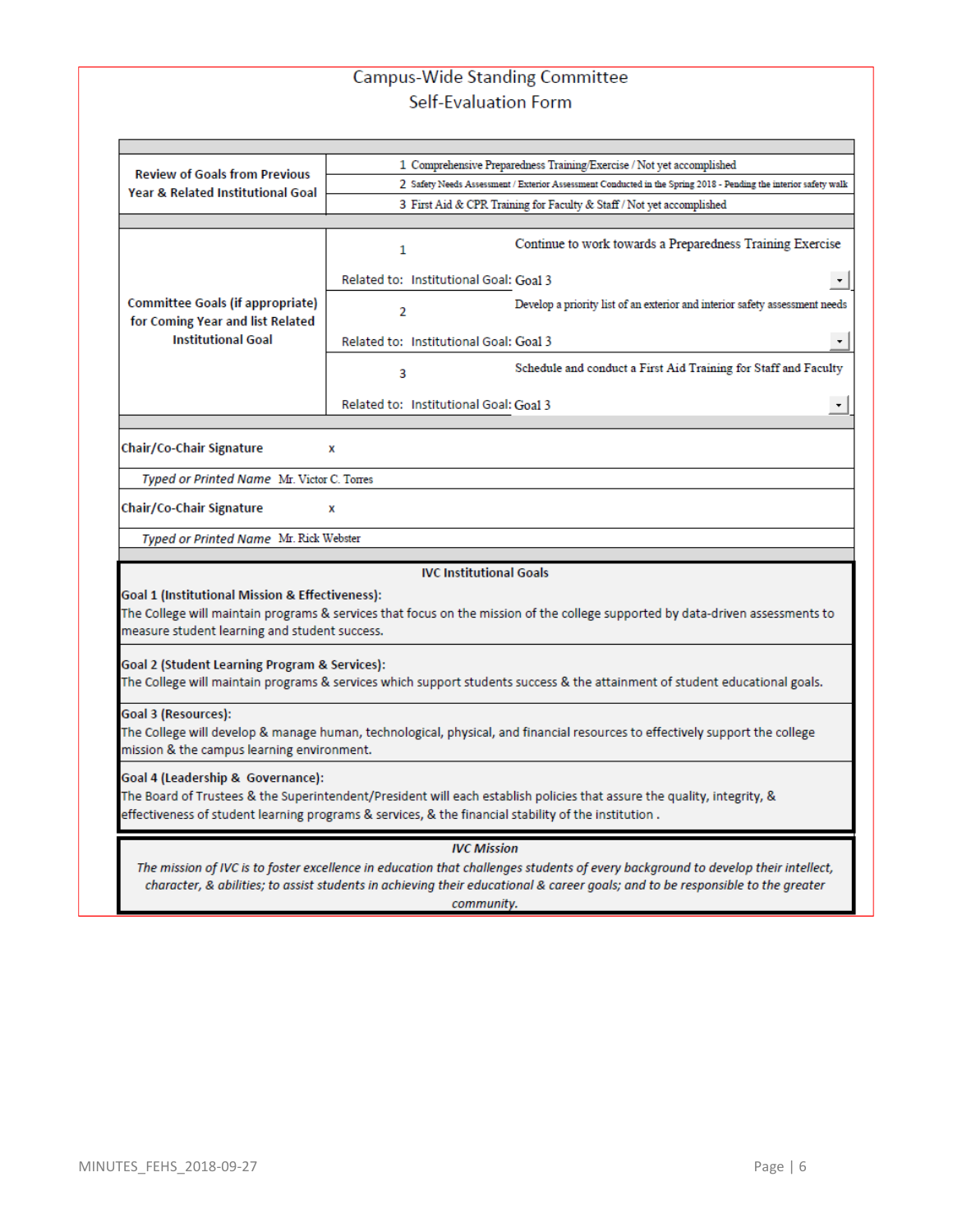# IMPERIAL COMMUNITY COLLEGEDISTRICT

(recommended AP number) AP 3580 Public Safety & Operational Camera Placement and Acceptable Use

Reference: California Labor Code: 435 (a)(b)(c) California Penal Code: 632 (a)

#### 1. **Purpose**

Imperial Community College District (District) is committed to enhancing the quality of life of the campus community by integrating the best practices of safety and security with technology. A critical component of a comprehensive security plan is the utilization of a security and video surveillance system. The surveillance and video recording of public areas is intended to deter crime and assist in protecting the safety and property of the campus community. This policy addresses the college's safety and security needs while respecting and preserving individual privacy, and providing transparency, in the use of Public safety and operational video camera technology in achieving a safe and secure campus environment.

To ensure the protection of individual privacy rights in accordance with the college's core values and state and federal laws, this policy is adopted to formalize procedures for the installation of surveillance equipment and the handling, viewing, retention, dissemination, and destruction of surveillance records. The purpose of this policy is to regulate the use of camera systems used to observe and record public areas for the purposes of safety and security or operational needs. The existence of this policy does not imply or infer that cameras will be monitored in real time 24 hours a day, seven days a week.

Public safety and operational cameras will be used in an ethical and professional manner in accordance with existing College policies, including the Non-Discrimination Policy, the Sexual Harassment Policy, Family Educational Rights & Privacy Act (FERPA), local, state and federal laws and regulations and other relevant policies. This policy applies to all students, staff, faculty, and visitors as well as the property of the District in the use of public safety camera monitoring and recording. Images and related data collected by public safety cameras are the property of the District will be retained for a reasonable period of time, and will be destroyed by coping over the data thereafter.

#### 2. **Policy**

The District shall identify two classifications of video cameras on campus;

The first will be video surveillance cameras identified as, public safety cameras, which are used for enhancing the security and safety of students, staff, and faculty, as well as the protection of campus buildings or equipment.

Public Safety Cameras shall be maintained (funded) and locations approved by the President's Cabinet.

The second will be identified as, operational cameras, which are used for the direct viewing of a specific location for a specific purpose, such as viewing a test proctoring location, or the Library Study Hall rooms and the video data provided by the operational cameras shall be recorded and stored for two days.

Operational cameras shall be maintained (funded) by the Department requesting the cameras be installed.

The District's Campus Safety Manager (or designee as approved by the President's Cabinet) has the authority to select, coordinate, operate, manage, add - remove - modify users access, and monitor all campus security surveillance systems pursuant to this policy.

This policy is to regulate the use of video surveillance and video recording on District premises. All existing uses of public safety camera systems will be required to comply with the policy. Unapproved or nonconforming devices will be removed.

Appropriate signs and notice of video surveillance will be posted at all entrances and in random areas which are subject to video monitoring.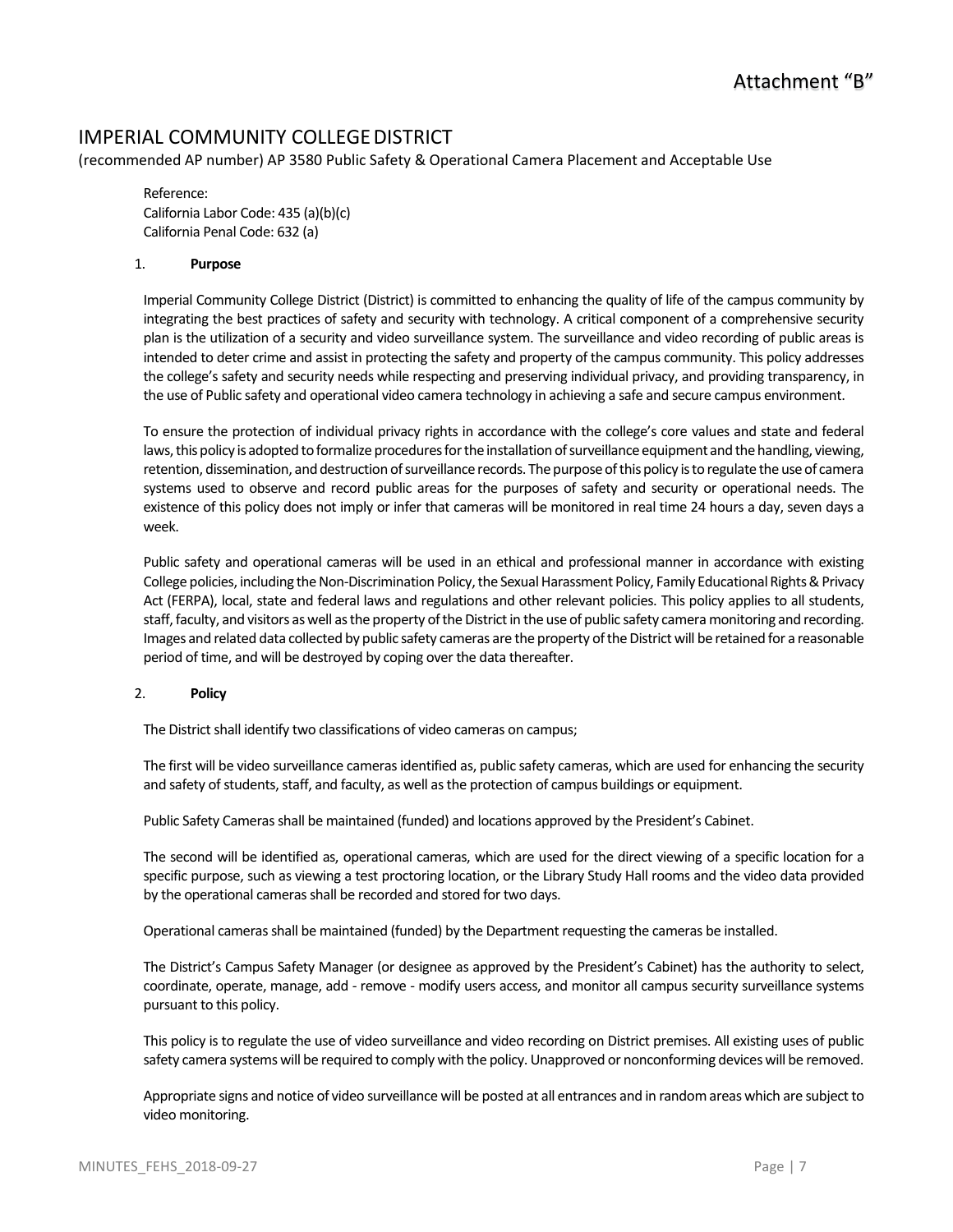Employees who may require access to information collected through video surveillance will be provided training and orientation by the Campus Safety Department with regards to the technical, legal, and ethical parameters of appropriate camera use, this Policy, and their obligations under this Policy and will provide written acknowledgment that they have read and understood the contents of this policy and procedure. Any employee who knowingly or deliberately breaches this policy will be subject to discipline up to and including termination. The recording medium must be handled in a manner that maintains the integrity and security of the recorded information.

This policy applies to all personnel and departments of the Imperial Community College District in the use of public safety cameras and their video monitoring and recording systems. Public safety cameras may be installed in situations and places where the security and safety of either persons or property would be enhanced.

For the purposes of funding, Public Safety cameras shall be considered a "Legal Mandate" for the college and the President's Cabinet shall be responsible for authorizing the expenditure of funds necessary for the maintenance, replacement, or expansion of the public safety camera system upon the recommendation of the Campus Safety Department for such expenditure.

The Campus Safety Department shall first obtain the approval of the Vice President of its Department prior to submitting any request to the President's Cabinet for an expenditure of funds.

#### 3. **Procedure**

The Campus Safety Department and the Information Technologies Department will insure all Campus Safety and Parking Control Department and Information Technology Department staff that has access to video monitoring or recording locations, are trained in the responsible operation of video surveillance systems, have read and understand this policy and understand their legal obligations under FERPA.

Required compliance of persons with access to video monitoring.

- 1. Video recordings contain personal information and should not be viewed by unauthorized persons. Employees are not to view video information for personal interest or reasons and are under no circumstances to copy or transmit video information to anyone else except as provided for explicitly in this policy.
- 2. Ensure the video monitoring access is deactivated whenever the employment of someone with access to the system is terminated or is no longer is in a position that requires them to monitor video information. In the case of Information Technologies employees who no longer require video access, the Information Technologies Department will notify the Campus Safety Department and the person's access will be removed. Access should be limited to the needs of the position viewing the camera images and no one below the position of Director, except for the designated positions within the Information Technologies Enterprise Department, should be given total access to the surveillance monitoring system.
- 3. The Campus Safety Department will be notified of any employees or service providers who do not comply with this policy. The President's Office will also be notified if a privacy breach has occurred, or may have occurred.
- 4. Ensure reception equipment is placed in accordance with the policy provisions regarding privacy and only in areas where they are necessary for safety or security reasons and are suitable for the conditions (exterior, interior, low light, PTZ etc.)
- 5. If reception equipment is adjustable by operators, this practice will be restricted, wherever possible, so that operators cannot adjust or manipulate the cameras to view spaces that are not intended to be covered by the video surveillance program.
- 6. Under no circumstances will cameras be directed through any District or non-District locations where persons have a reasonable expectation of privacy.
- 7. Ensure that no attempt will be made to alter any part of a recording.
- 8. Where a review of recorded information indicates that unlawful activity has occurred or is suspected, Campus Safety Department will be brought in to view that recorded information. Video evidence will be stored securely. When a recording is seized as evidence, the name of the Law Enforcement Department, the investigating officer and date and time of seizure will be recorded and retained in a log book, which will be retained for seven years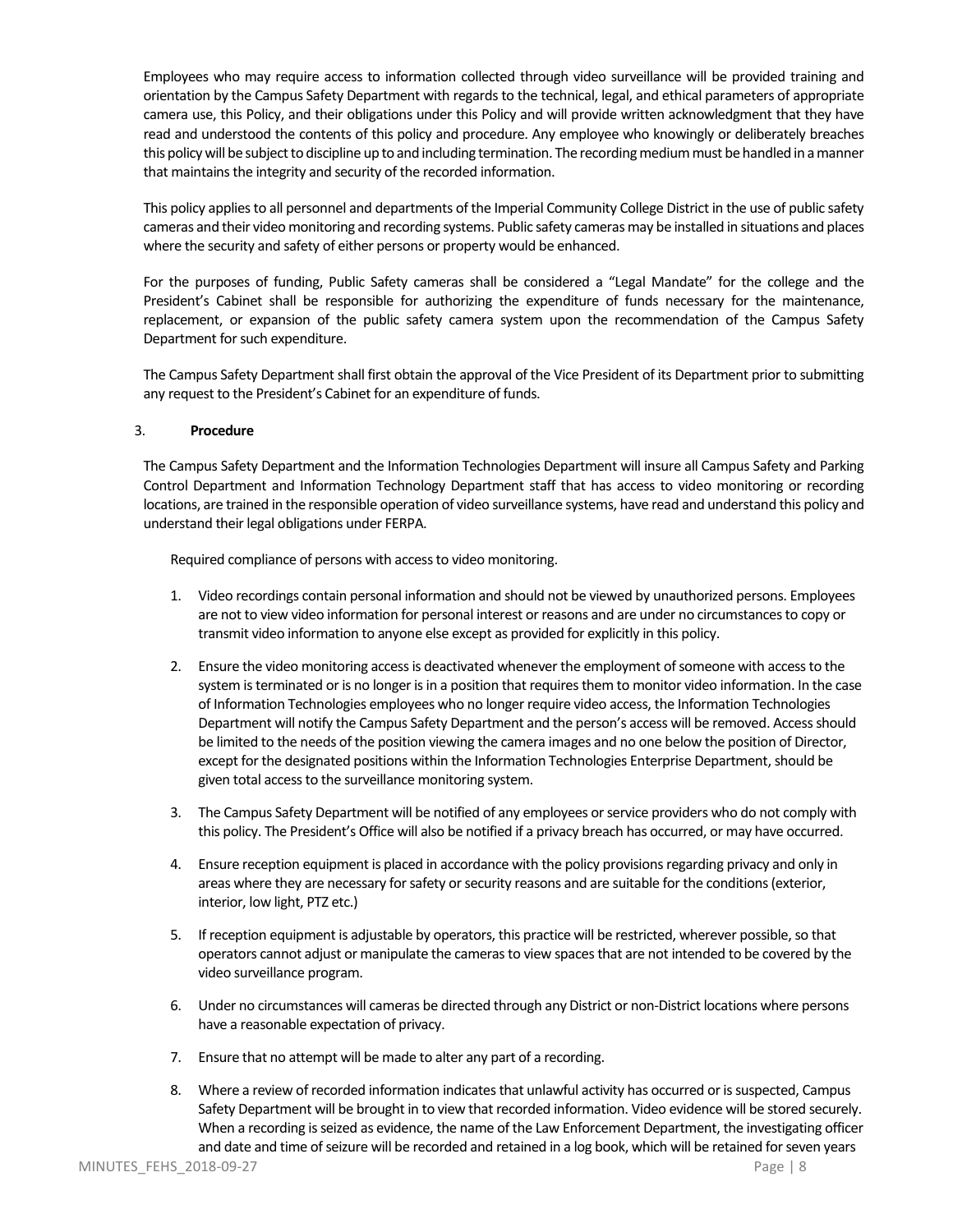in the Campus Safety Department.

- 9. When video surveillance footage is being displayed by authorized employees on a video monitor, the monitors will be in a position that cannot be viewed by others.
- 10. Monitoring of any individual based on race, gender, ethnicity, sexual orientation, disability, or other protected classification is strictly prohibited.

#### 4. **Responsibilities and Authority**

#### **Campus Safety Department**

The Campus Safety Department will, in consultation with the Information Technologies Department, be responsible for the creation, maintenance, and review of a campus strategy for the procurement, deployment, and use of public safety cameras, including this and related policies and including designation of the standard campus public safety camera system or service. Authorizing the placement of all public safety cameras. Requesting the purchase of any new public safety camera systems. Reviewing existing public safety camera systems and installations and describing required changes to bring them into compliance. Creating and approving campus standards for public safety cameras and the procedures for the use of public safety cameras.

The Campus Safety Department and the Information Technologies Department together are responsible for advising departments on appropriate applications of surveillance technologies and for providing technical assistance to departments in preparing their proposals for the purchase and installation of operational cameras systems. Including the compatibility of new items with the existing equipment and data storage devises that may be needed. Will review proposals and recommendations for camera installations and review specific operational camera locations to determine that the perimeter of view of fixed location cameras conforms to this policy. Any Department may request the Campus Safety Department review specific locations for the placement of public safety cameras.

The Campus Safety Department shall monitor developments in the law and in security industry practices and technology to ensure that camera surveillance is consistent with the best practices and complies with all federal and state laws.

The Campus Safety Department will review any complaints regarding the utilization of surveillance camera systems and determine whether this policy is being followed. Appeals of a decision made by the Campus Safety Department will be made to and reviewed by the President/CEO who will render a final decision.

The Campus Safety Department will review all requests from, any person or agency, to release records obtained through public safety camera surveillance.

Copies of video information obtained by public safety camera recordings will be released internally or to law enforcement personnel only as authorized by the Director of Campus Safety or the President/CEO. Copies will not be released to any other party except pursuant to valid subpoena that has been first reviewed by the college's Legal Counsel prior to the release of any records.

#### **Information Technologies Department**

The Information Technologies Department will be responsible for the maintenance, testing, and video data storage of the campus public safety camera video recording program.

The Information Technologies Department will ensure the video surveillance data storage system and the monitoring program is maintained in good working order and that all storage devices (such as DVDs, hard drives, or servers) that are not in active use will be stored securely in a locked cabinet in a controlled-access area.

The Information Technologies Department shall be responsible for maintaining the public safety cameras as well as the connection between the cameras and the servers as well as the storage of the data provided by the public safety cameras. The Campus Safety Department will be responsible for notifying the Information Technologies Department of any failures or issues regarding the Video Surveillance System. And will ensure that old storage devices are wiped clean and rendered unserviceable before disposal. A written record describing the date, method and location of the disposal will be retained for seven years.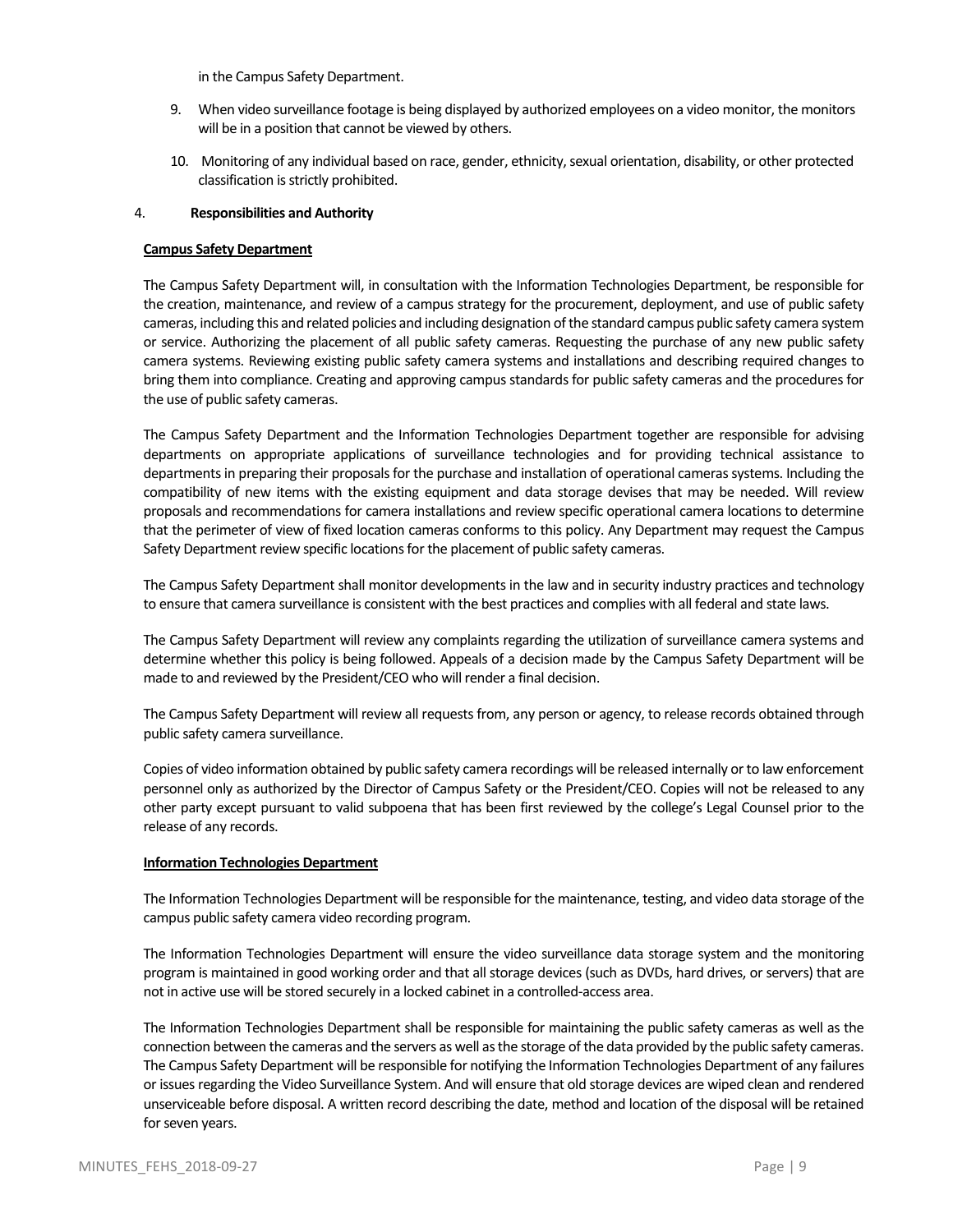The Information Technologies Department shall be responsible for coordinating the installation of new camera locations as well as removing and/or replacing existing cameras.

In those circumstances where there is an issue of public security, public safety or other similar situation that is time sensitive, a request for funding will go to the President's Cabinet for review and approval. Otherwise all other funding requests will follow the established enhanced budget request process.

The Information Technologies Department shall provide the authority to the Campus Safety Manager to add, remove, or modify users and operational access to the surveillance camera system.

#### 5. **Use of Recordings**

- 1. Recordings on the public safety camera equipment are to be used for the purposes described in the definition of a public safety camera. This use extends to their release to law enforcement agencies. Records of the access to these systems shall be maintained.
- 2. The use of public safety camera footage other than which is detailed in this policy is strictly prohibited, and is subject to disciplinary action.
- 3. Recordings from cameras whose primary function is not security, such as the recordings from classroom lectures, or operational cameras may be used for the purposes described by the definition of a public safety camera if the situation warrants an investigation.

#### 6. **Retention and Storage of Recordings**

Public safety camera footage shall be retained for a period of no less than 15 days.

Copies which are made of specific segments of recorded information for purposes of an official criminal investigation will be dated and labeled with law enforcement's assigned report number or a Campus Safety Department, Incident Report number. Copies which are made of specific segments of recorded information for District purposes will be dated and labeled with a Campus Safety Department, Incident Report number. Access to these copies will be limited to authorized personnel. Logs will be kept of all instances of use, retention, or release of these stored copies, to provide for a proper audit trail.

No attempt shall be made to alter any part of any surveillance recording other than selecting specific incidents or periods of time to be retained.

Video Surveillance data shall only be stored in the Campus Safety Department and/or the Information Technologies Department and not by individual departments. All video surveillance data shall be stored in a secure location or device for a period of not less than 15 days and will then be erased by being written over by newer recorded video data, unless retained as part of a criminal investigation, court proceedings (criminal or civil subpoenas), or other bona fide District use as approved by the Campus Safety Department.

#### 7. **Requests for New Installation of Public Safety Camera Surveillance**

Individual departments, programs, or campus organizations requesting public safety cameras shall submit a written request to their appropriate dean or vice president describing the proposed location of surveillance devices, justifying the need for the proposed installation, and identifying the funding source or sources for the purchase and ongoing maintenance of the video surveillance cameras.

- 1. The dean, vice president, or his/her designee will review the request and if approved recommend it to the Campus Safety Department.
- 2. The Campus Safety Department, will review all proposals from deans or vice presidents. Upon completion of review of the project, the Campus Safety Department will determine if the request meet the requirements of this policy or not and if it should be approved or denied.
- 3. If the new public safety camera location is approved by the Campus Safety Department the request, with all funding documents, will be forwarded to the President's Cabinet for authorization.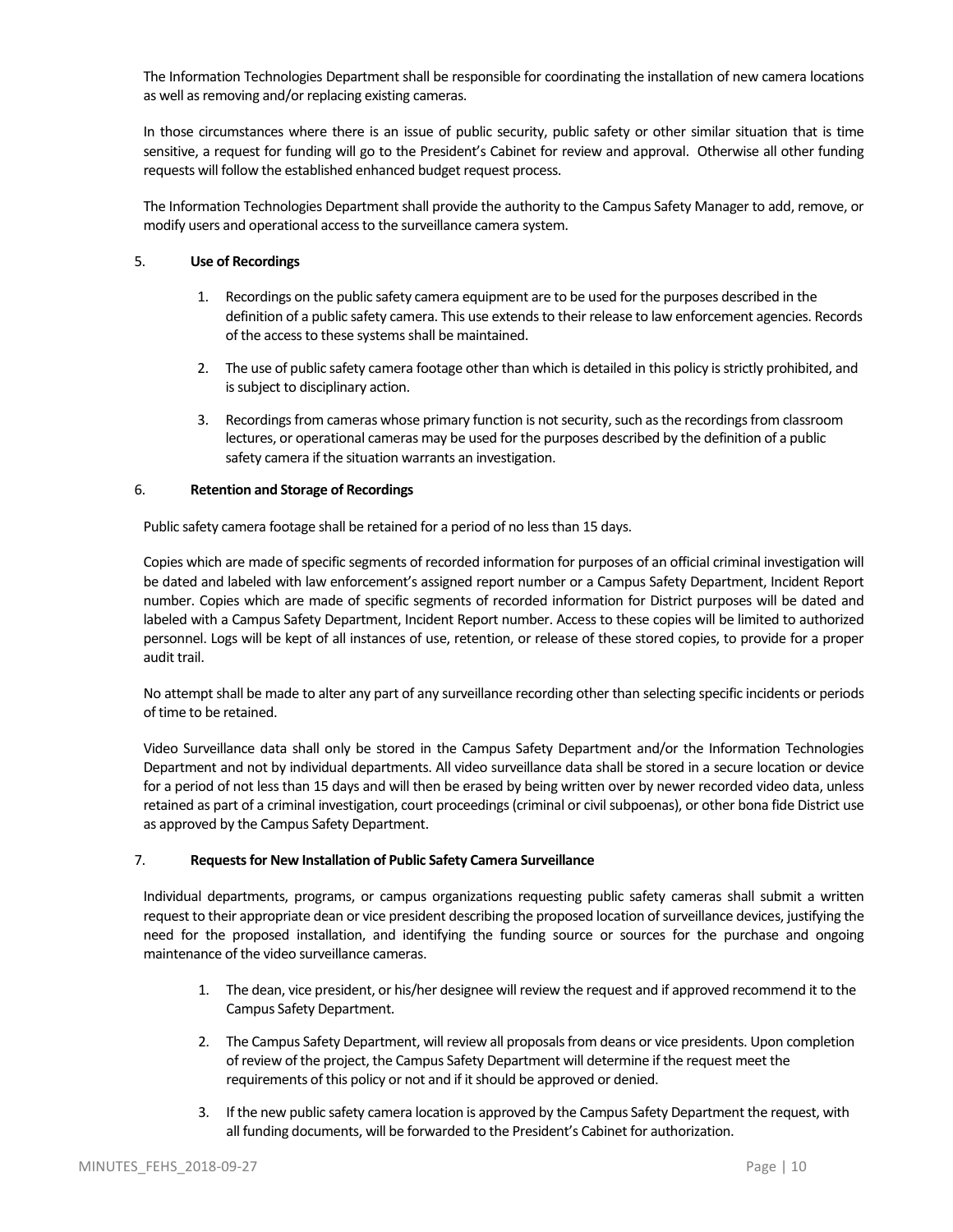- 4. The President/CEO will be responsible for reviewing and approving or denying all denied proposals for public safety camera equipment from the Campus Safety Department.
- 5. The Information Technologies Department shall be consulted prior to the approval of new camera installation projects to ensure the compatibility of the new equipment with the existing equipment and the data storage needs and ensure long term maintenance needs have been addressed in the new project.
- 6. The Purchasing Department will not accept, approve, or process any order for public safety camera systems without the approval of the Campus Safety Department or in the case of a Department appealing a denial, the President's Office.

#### **Criteria for Public Safety Camera Placement**

- 1. Campus Safety Department may establish temporary placement of public safety cameras in public areas of the college campus.
- 2. The District may establish permanent placement of public safety cameras in public areas of the college campus.
- 3. Audio recordings are prohibited except in high security or restricted access areas where people do not normally congregate or pass through and where a person would not have a reasonable expectation of privacy or a mandatory location in which they need to conduct District business.
- 4. Monitoring private areas, including bathrooms, shower areas, locker/changing rooms, or other areas where people may change clothes, and private offices, is prohibited except as follows. Public safety cameras shall not be used in private areas of the campus unless a Court Order is first obtained from the request of the President/CEO and the purpose is to assist in the furtherance of a criminal investigation.
- 5. Unless being used for criminal investigations, all video camera installations should be visible.
- 6. Or when other measures to protect public safety, detect or deter, or assist in the investigation of criminal activity have been considered and rejected as unworkable.
- 7. The use of each video surveillance camera should be justified on evidence based criminal activity or safety concerns.
- 8. Determine that applicable laws have been reviewed.
- 9. Property Protection: Where the main intent is to capture video and store it on a remote device so that if property is reported stolen or damaged, the video may show the perpetrator. Examples: an unstaffed computer lab, an unstaffed science lab, or the entrances and exits to the college and its parking lots.
- 10. Personal Safety: Where the main intent is to capture video and store it on a remote device so that if a person is assaulted, or criminal activity has occurred the video may show the perpetrator. Examples: a public walkway, spaces, or a parking lot.
- 11. Extended Responsibility: Where the main intent is to have the live video stream in one area monitored by a staff member in close proximity.

This policy does not apply to District owned property that is being leased or rented to a tenant.

All recorded information shall be destroyed, excepting information seized as evidence, information that has been duplicated for use under civil or criminal subpoena, or for District uses. The destruction of the recorded information shall occur by overwriting the data as new video data is recorded.

Video surveillance for the purpose of monitoring work areas, staff areas, or sensitive areas will only occur in special circumstances, and must be consistent with the policy's principle purpose, which includes the prevention/deterrence of illegal activity and the enhancement of safety and with the prior written approval of the President/CEO.